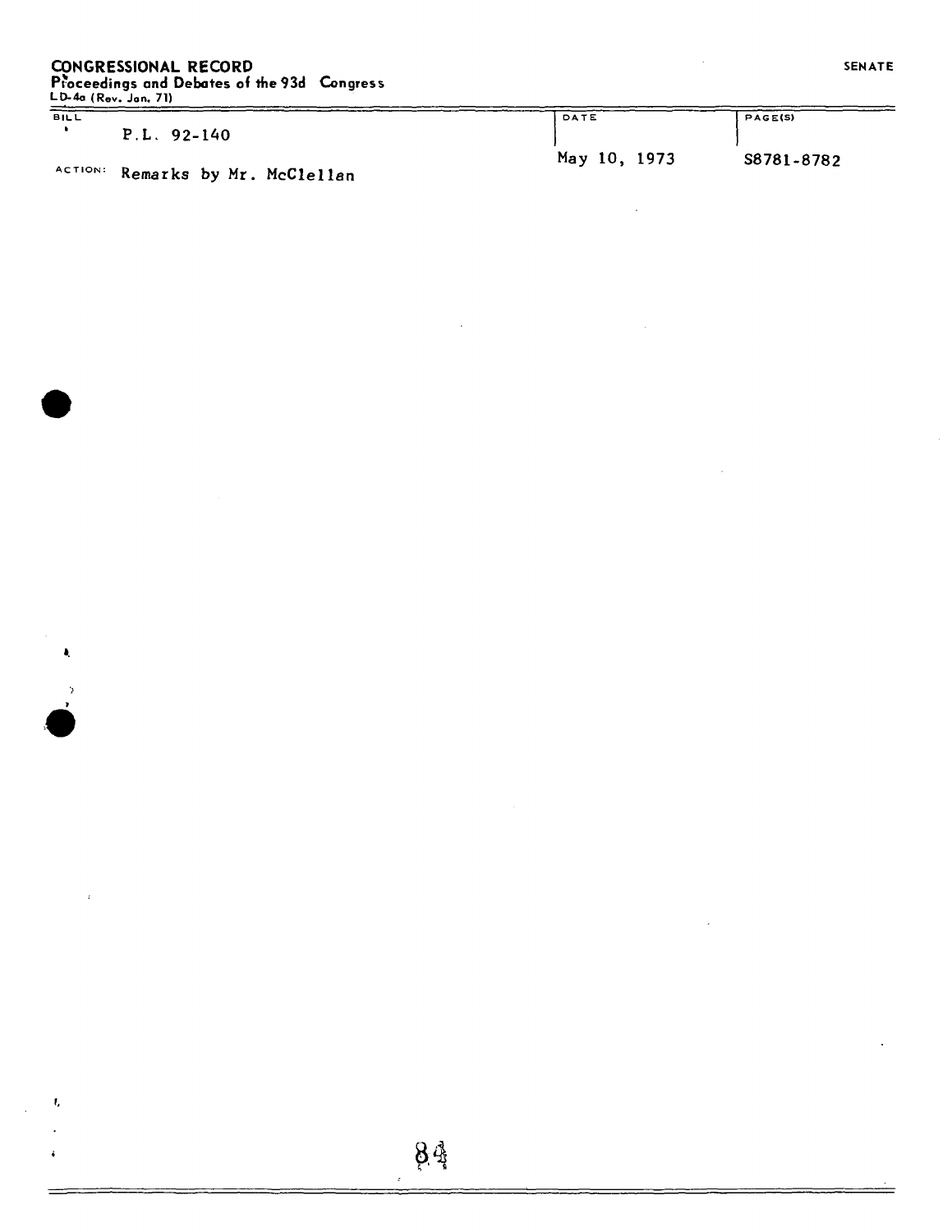

 $\overline{\mathcal{L}}$ 

 $\bar{\mathcal{A}}$ 

 $\sim$   $\sim$ 

 $\sim$ 

 $\overline{\phantom{a}}$